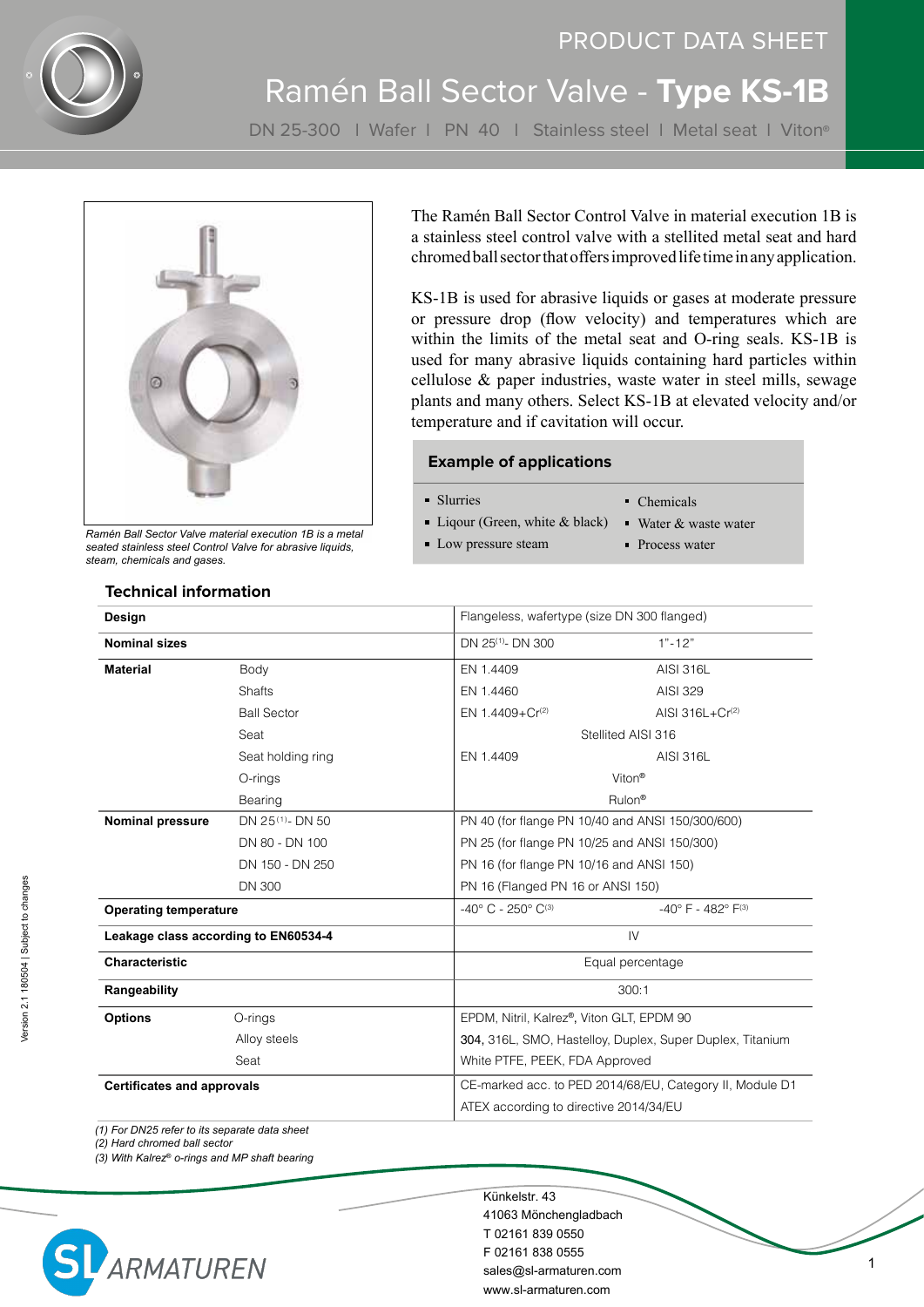

## PRODUCT DATA SHEET

## Ramén Ball Sector Valve - **Type KS-1B**

DN 25-300 l Wafer l PN 40 l Stainless steel l Metal seat l Viton®







#### **Dimensions**

| $DN^{(1)}$                                           | 40                             | 50                             | 80                             | 100                            | 150                                                     | 200                                                     | 250                        | 300                    |
|------------------------------------------------------|--------------------------------|--------------------------------|--------------------------------|--------------------------------|---------------------------------------------------------|---------------------------------------------------------|----------------------------|------------------------|
| <b>B</b> Bore [mm]                                   | 25<br>32                       | 40                             | 64                             | 80                             | 120                                                     | 150                                                     | 195                        | 250                    |
| $C$ [mm]                                             | 95                             | 95                             | 107                            | 118                            | 167                                                     | 188                                                     | 233                        | 310                    |
| $D$ [mm]                                             | 95                             | 95                             | 108                            | 119                            | 162                                                     | 190                                                     | 228                        | 300                    |
| $E$ [mm]                                             | 71                             | 71                             | 95                             | 112                            | 170                                                     | 210                                                     | 270                        | 368                    |
| $F$ [mm]                                             | 38                             | 38                             | 55                             | 62                             | 95                                                      | 120                                                     | 150                        | 198                    |
| $G$ [mm]                                             | 94                             | 94                             | 140                            | 160                            | 220                                                     | 274                                                     | 330                        | 460                    |
| $H$ [mm]                                             | 250                            | 250                            | 315                            | 337                            | 454                                                     | 503                                                     | 561                        | 710                    |
| $l$ [mm]                                             | 160                            | 160                            | 290                            | 290                            | 370                                                     | 370                                                     | $N.A.$ <sup>(2)</sup>      | N.A. (2)               |
| Weight [kg]                                          | 4                              | $\overline{4}$                 | 8                              | 12                             | 25                                                      | 38                                                      | 67                         | 170                    |
| Top mounting flange <sup>(3)</sup><br>EN-ISO 5211(3) | D <sub>14</sub> /17<br>F05/F07 | D <sub>14</sub> /17<br>F05/F07 | D <sub>17</sub> /22<br>F07/F10 | D <sub>17</sub> /22<br>F07/F10 | D <sub>22</sub> /27<br>F <sub>10</sub> /F <sub>12</sub> | D <sub>22</sub> /27<br>F <sub>10</sub> /F <sub>12</sub> | D <sub>27</sub><br>F10/F12 | D <sub>36</sub><br>F14 |

*(1) For DN25 refer to its separate data sheet*

*(2) Gear boxes available on request*

*(3) D refers to diagonal square size & F refers to hole pattern.*

#### **Technical specifications**

| $DN^{(1)}$                   |                            | 40                                                 | 50                         | 80                         | 100                        | 150                  | 200                  | 250                        | 300                  |
|------------------------------|----------------------------|----------------------------------------------------|----------------------------|----------------------------|----------------------------|----------------------|----------------------|----------------------------|----------------------|
| $K_{vs}$ [m <sup>3</sup> /h] |                            | 34<br>64                                           | 94                         | 255                        | 390                        | 810                  | 1365                 | 2220                       | 3840                 |
| $C_{v}$ [gpm]                |                            | 40<br>75                                           | 110                        | 300                        | 460                        | 950                  | 1600                 | 2600                       | 4500                 |
| <b>Actuator torque [Nm]</b>  | Recommended <sup>(2)</sup> | $30 - 90$                                          | $30 - 90$                  | 80-200                     | 80-200                     | 160-400              | 160-400              | 250-600                    | 700-1200             |
|                              | Max.                       | 100                                                | 100                        | 200                        | 200                        | 400                  | 400                  | 700                        | 2000                 |
| <b>Rotation angle</b>        |                            | $30^\circ - 90^\circ$<br>$20^{\circ} - 90^{\circ}$ | $0^{\circ}$ -90 $^{\circ}$ | $0^{\circ}$ -90 $^{\circ}$ | $0^{\circ}$ -90 $^{\circ}$ | $0^\circ - 90^\circ$ | $0^\circ - 90^\circ$ | $0^{\circ}$ -90 $^{\circ}$ | $0^\circ - 90^\circ$ |

*(1) For DN25 refer to its separate data sheet*

*(2)The lower value of the torque range can be used for on-off applications for clean media at normal temperatures. The higher value of the torque range shall be used for pneumatic actuators with positioner when high control accuracy is needed or for dirty/sticky media.* 



Künkelstr. 43 41063 Mönchengladbach T 02161 839 0550 F 02161 838 0555 sales@sl-armaturen.com www.sl-armaturen.com